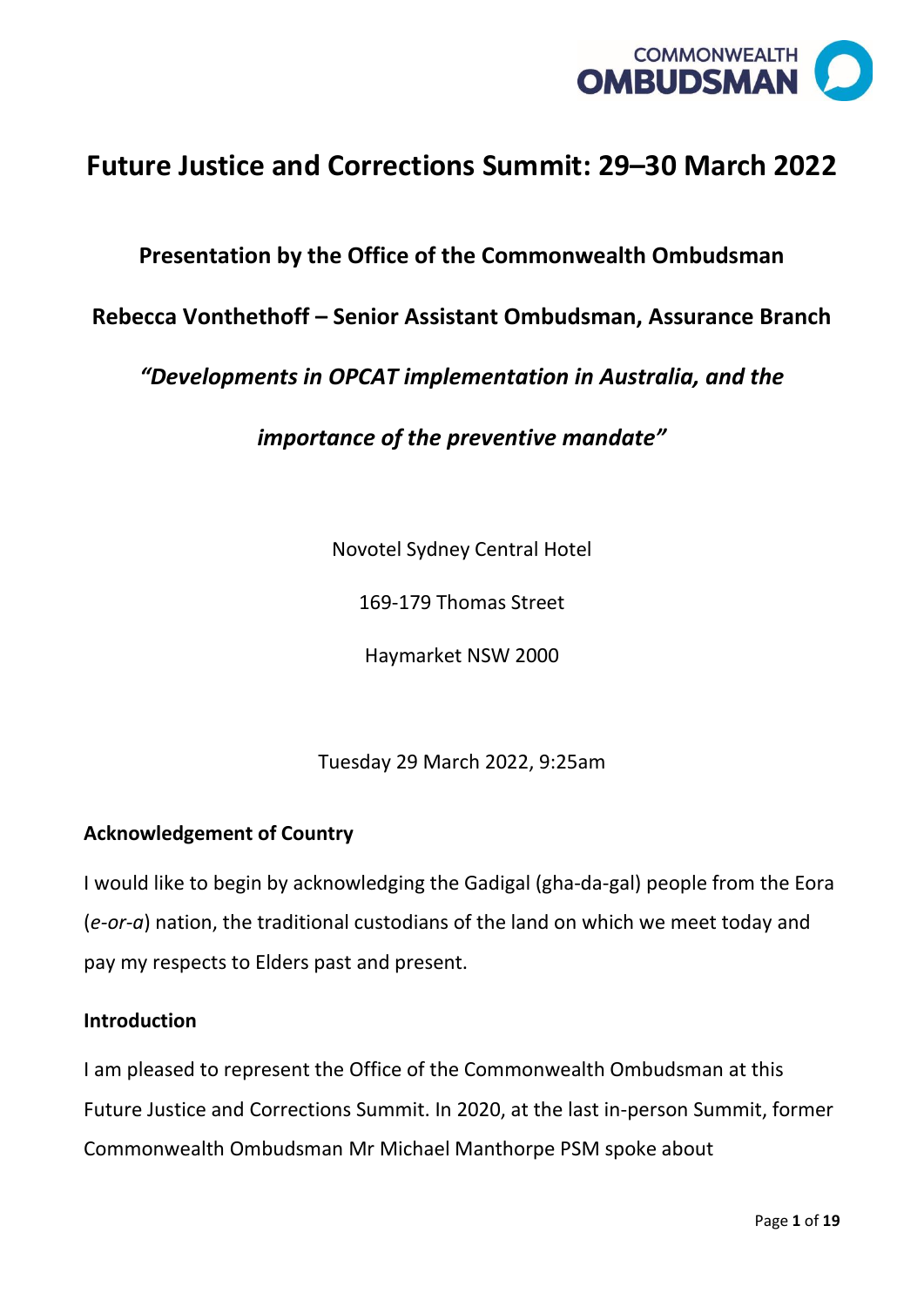

implementation of the *Optional Protocol to the Convention against Torture and other Cruel, Inhuman or Degrading Treatment or Punishment*, or OPCAT. Since Mr Manthorpe's retirement last year – and while we await the appointment of the next Commonwealth Ombudsman – I am delighted to be here to speak to you about developments in Australia's implementation of OPCAT, and the importance of OPCAT's preventive monitoring mandate.

# **Background and overview to OPCAT**

While some of you may be very familiar with OPCAT, others may be less so. I will start with a brief refresher on OPCAT including its history and purpose.

OPCAT stands on the shoulders of two earlier international instruments.

At international law, torture and other ill treatment are prohibited by the *International Covenant on Civil and Political Rights* – or the ICCPR – adopted by the United Nations General Assembly in 1966.

The General Assembly built on this by adopting the *Convention against Torture and Other Cruel, Inhuman or Degrading Treatment or Punishment* – or the CAT – in 1984. The CAT goes beyond the ICCPR by, among other things:

- providing a comprehensive definition of torture
- requiring States Parties such as Australia to take effective legislative, administrative, judicial or other measures to prevent acts of torture and other ill treatment
- requiring all acts of torture to be offences under domestic criminal law, and to be promptly and impartially investigated and
- requiring redress and rehabilitation for victims of torture.

Australia ratified the ICCPR in 1980, and the CAT in 1989.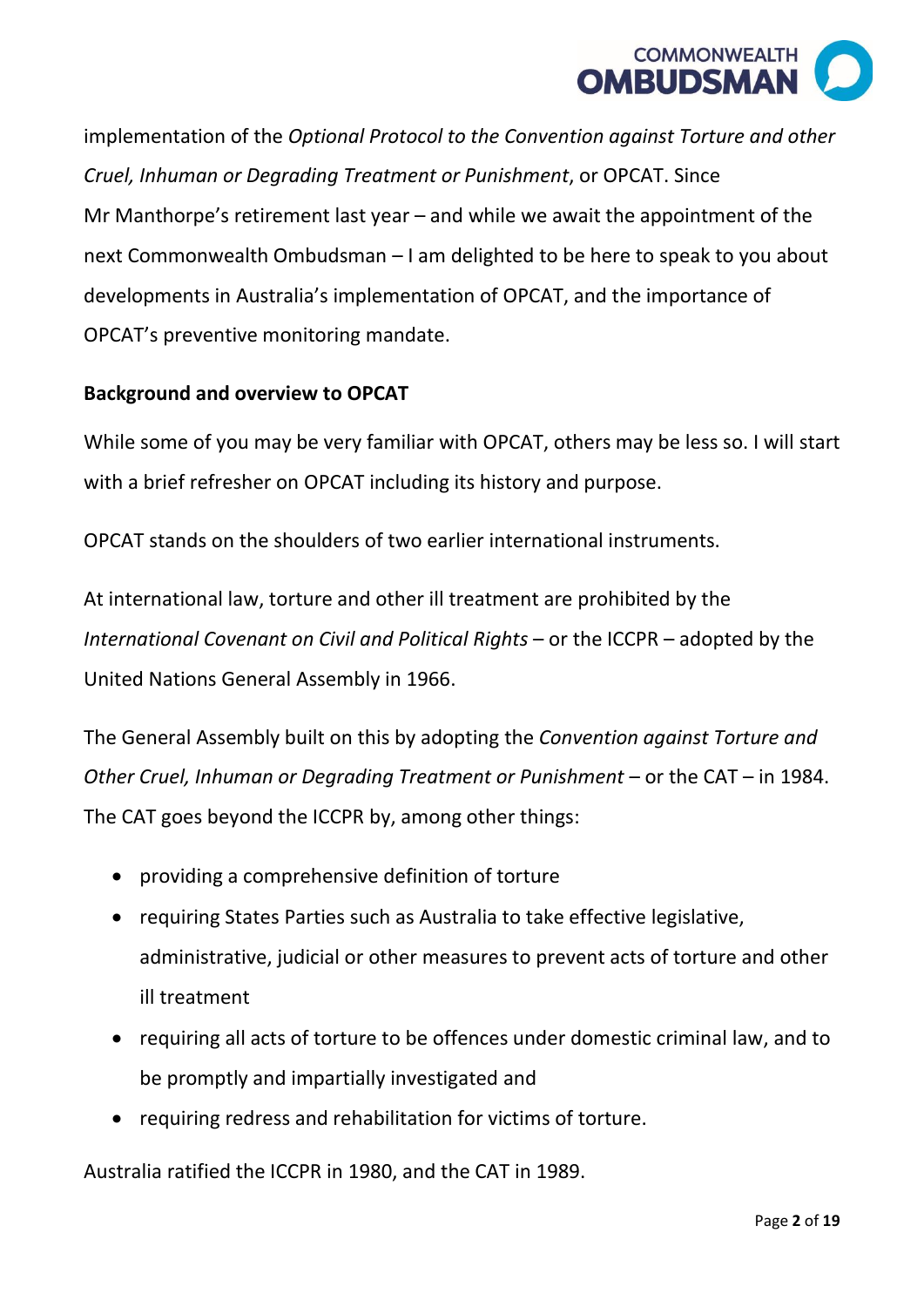

OPCAT builds on the foundation of the ICCPR and CAT, not by creating new rights but by honing in on the importance of prevention to combat torture and ill treatment. OPCAT focuses on *prevention* rather than *response*. In particular, OPCAT focuses on preventing the risk of torture or ill treatment in places where people are deprived of their liberty. OPCAT entered into force in 2006, was signed by the Australian Government in 2009, and ultimately ratified by Australia in December 2017.

So, what obligations arise from OPCAT?

OPCAT requires States Parties to establish a system of regular preventive visits to places of detention by independent, domestic bodies known as National Preventive Mechanisms – or NPMs.

As I imagine you are keenly aware, under Australia's federated system some places of detention are the responsibility of the Commonwealth – such as immigration detention facilities – and the majority fall within the jurisdiction of the states and territories – for example correctional facilities. It makes sense for Australia to have a network of NPMs, made up of bodies nominated by the Commonwealth and each state and territory, to monitor places of detention across the country.

I am pleased to report that more Australian jurisdictions have nominated NPMs since Mr Manthorpe last spoke at this Conference in 2020. We do not have a full network yet, but we are on the way! The Commonwealth, Western Australia (WA), Tasmania and the Australian Capital Territory (ACT) have nominated their NPMs (sometimes multiple NPMs in each jurisdiction), and the Northern Territory (NT) has nominated an interim NPM to crack on while final arrangements are considered. An OPCAT implementation Bill was introduced in South Australia in August 2021, foreshadowing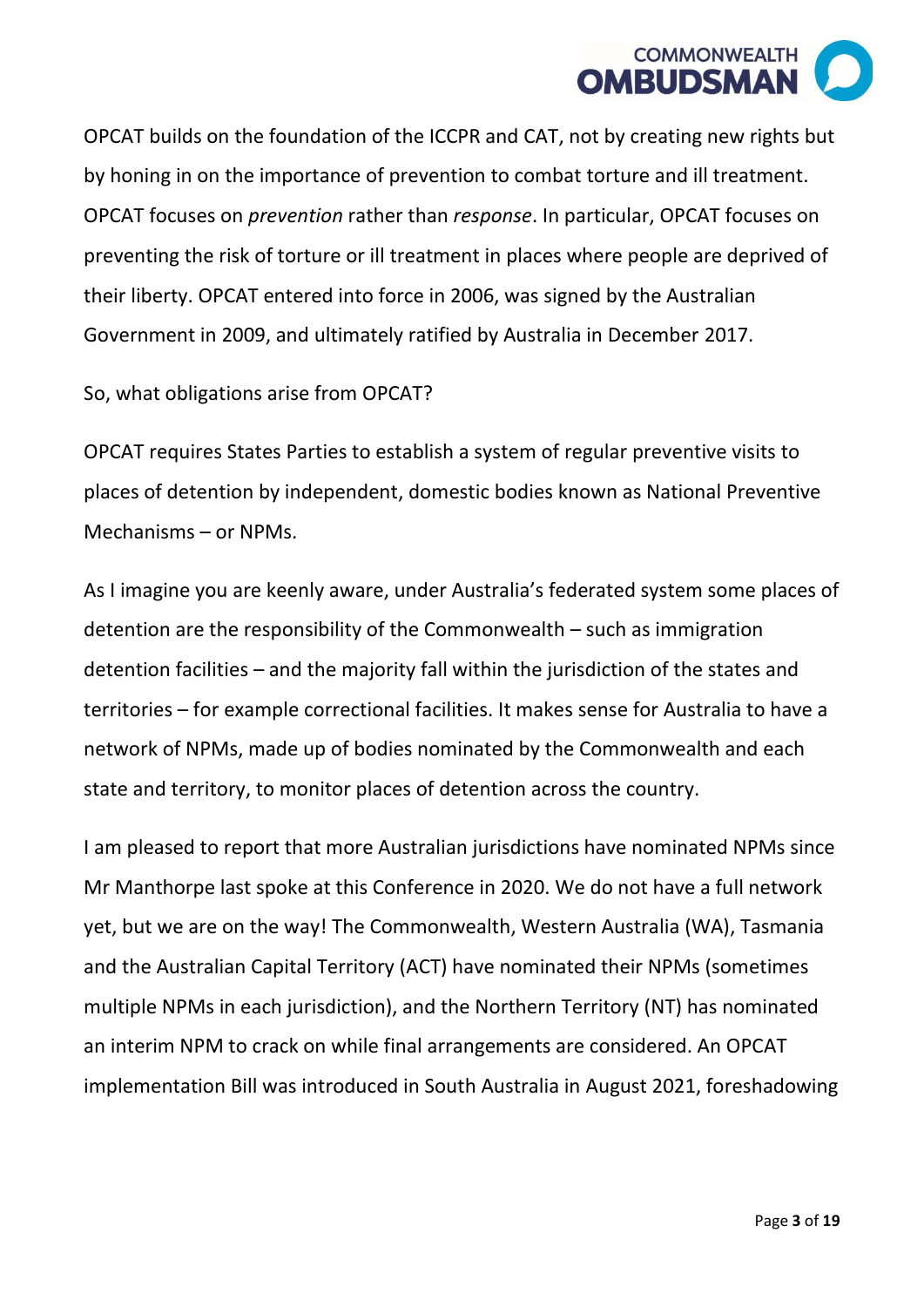

the appointment of South Australian NPMs. $<sup>1</sup>$  I sincerely hope this trajectory</sup> continues and that we will soon have a full network of NPMs operating across all Australian jurisdictions.

Spoiler alert, the Commonwealth Ombudsman is the Commonwealth NPM – more on this shortly!

In addition to setting up a system of NPMs, OPCAT requires State Parties to accept visits to their places of detention from the UN Subcommittee on Prevention of Torture – or the SPT. The SPT is an international monitoring body of 25 experts elected by OPCAT State Parties. These experts are from different regions and bring professional competence across an array of specialties such as medicine, law, police and justice administration, human rights, and social work.

Under OPCAT the two visiting bodies – domestic NPMs and the international SPT – must be able to:

- enter all places of detention of their choosing
- access all information relevant to those places of detention
- engage in dialogue with anyone they see fit including staff and people who are detained and
- make recommendations to improve the treatment of people who are detained and prevent torture and ill treatment.

The concept of prevention is critical to OPCAT and is something I will return to later.

The SPT intended to visit Australia in 2020 but postponed this due to COVID-19. We don't yet know when the SPT will reschedule its visit to Australia. While in practice

<sup>&</sup>lt;sup>1</sup> See **OPCAT Implementation Bill 2021</u>**. Part 2 of the Bill sets out official visitors, the Training Centre Visitor, and the Principal Community Visitor as the NPMs for specific places of detention.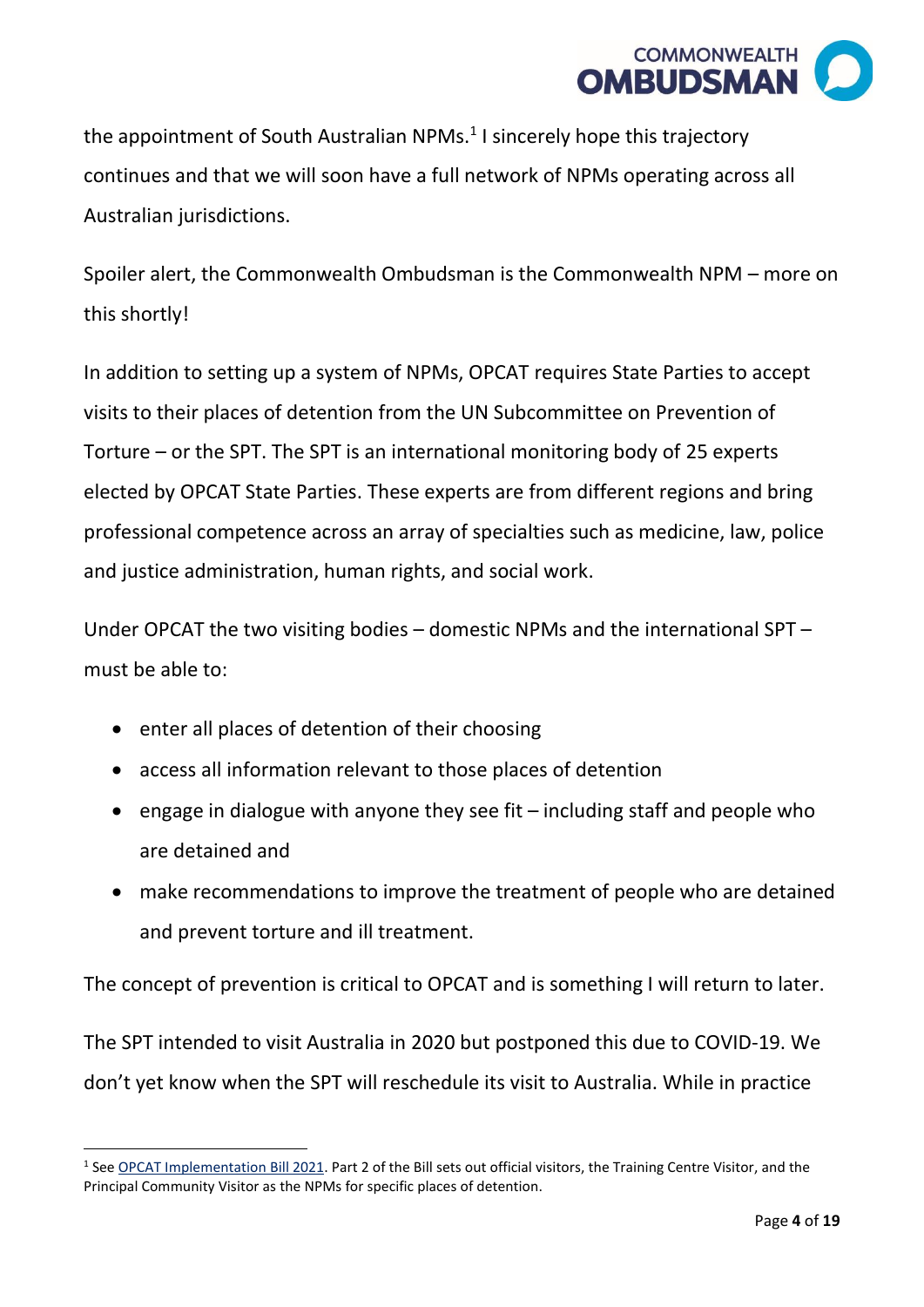

SPT visits to parties' places of detention are infrequent, domestic NPM visits are designed to be regular.

### **The roles of our Office under OPCAT**

I now want to give a short overview of the Office of the Commonwealth Ombudsman, for those who may not be familiar with us. In brief, the Office takes and investigates complaints, and carries out other forms of oversight, inspection, audit and reporting activities across a wide field of mainly (but not only) Commonwealth Government activity. The cornerstone to the Office's oversight functions is to ensure the actions of agencies are fair and reasonable.

While the investigation of complaints has been the traditional role of the Office, over the years Government has given our Office additional responsibilities towards the vulnerable and the disadvantaged. This includes oversight of law enforcement agencies' use of covert powers; assisting historic victims of abuse in the Defence Force; and considering the circumstances of people detained long-term in immigration facilities.

And this brings me to the three roles of our Office under OPCAT.

#### *NPM Coordinator*

In 2018, the Commonwealth Government appointed the Commonwealth Ombudsman as the NPM Coordinator, giving us responsibility for coordinating the efforts of the network of independent NPMs across the Commonwealth, states, and territories.

Our principal work is to facilitate information sharing and collaboration within the NPM Network, and prepare consolidated annual reports on the Network's activity.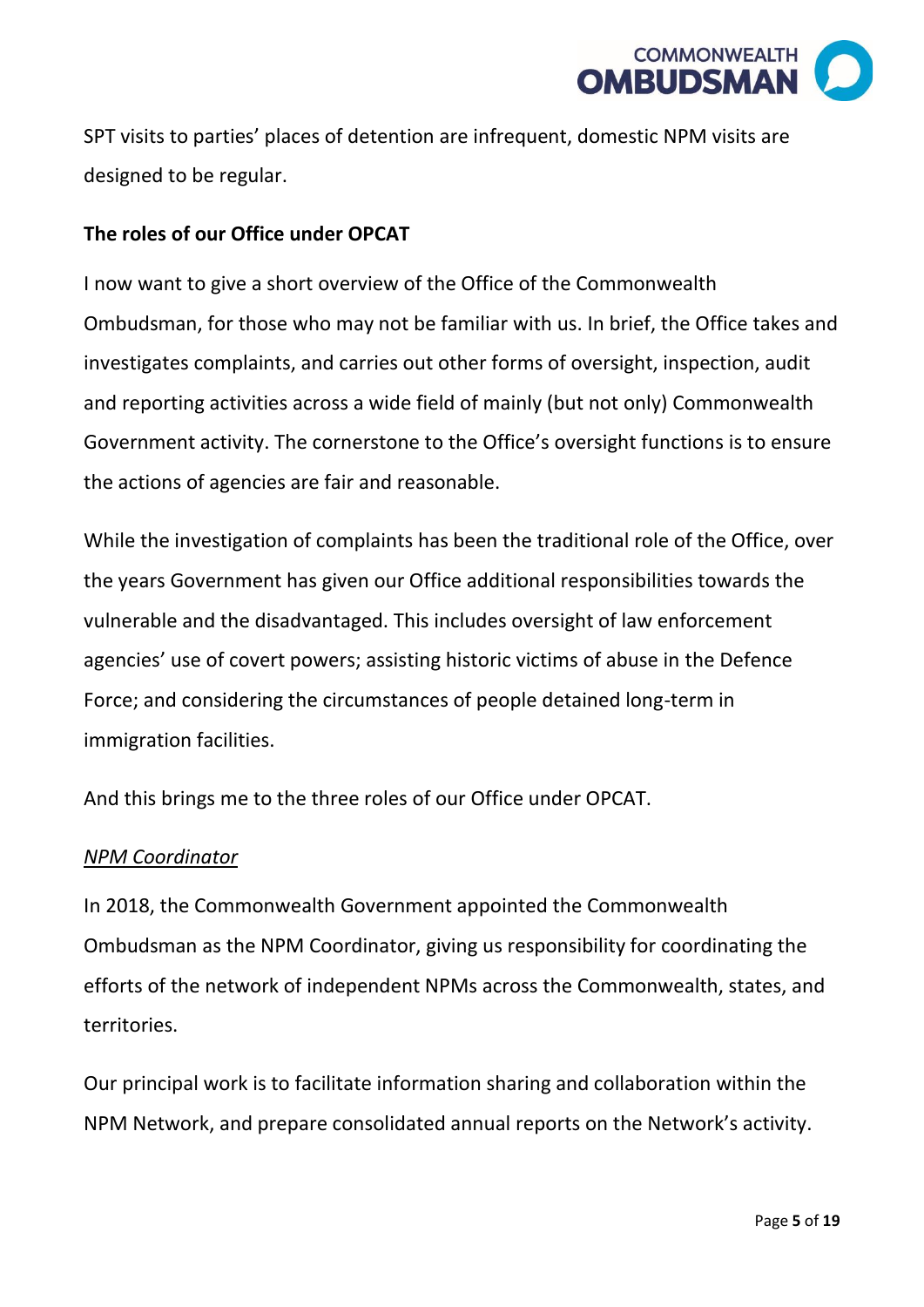

We also aim to support further engagement with civil society, along with other bodies which have existing roles in the detention monitoring space.

While not all states and territories have yet nominated their NPMs, it is apparent Australia will have various NPMs arranged not only by jurisdiction, but also based on the types of places of detention.

#### *Commonwealth NPM*

In 2018, the Commonwealth Government also nominated the Commonwealth Ombudsman as the NPM responsible for inspecting places of detention under the control of the Commonwealth.

Our focus to date has been inspecting immigration detention facilities. We have been inspecting those facilities in some form for over a decade. Our current focus is evolving our oversight framework to implement the preventive approach required by OPCAT, including by having regard to human rights principles and best practice. We will also expand into visiting other places of Commonwealth detention, namely military detention and Australian Federal Police holding facilities.

#### *ACT NPM*

Under an arrangement between the ACT Government and the Commonwealth Government, the Commonwealth Ombudsman also performs the role of the ACT Ombudsman, which brings me to the Office's third role under OPCAT.

In January 2022 the ACT Government announced the ACT Ombudsman as one part of a multi-body NPM for the ACT, along with the ACT Human Rights Commission, and the ACT Inspector of Correctional Services.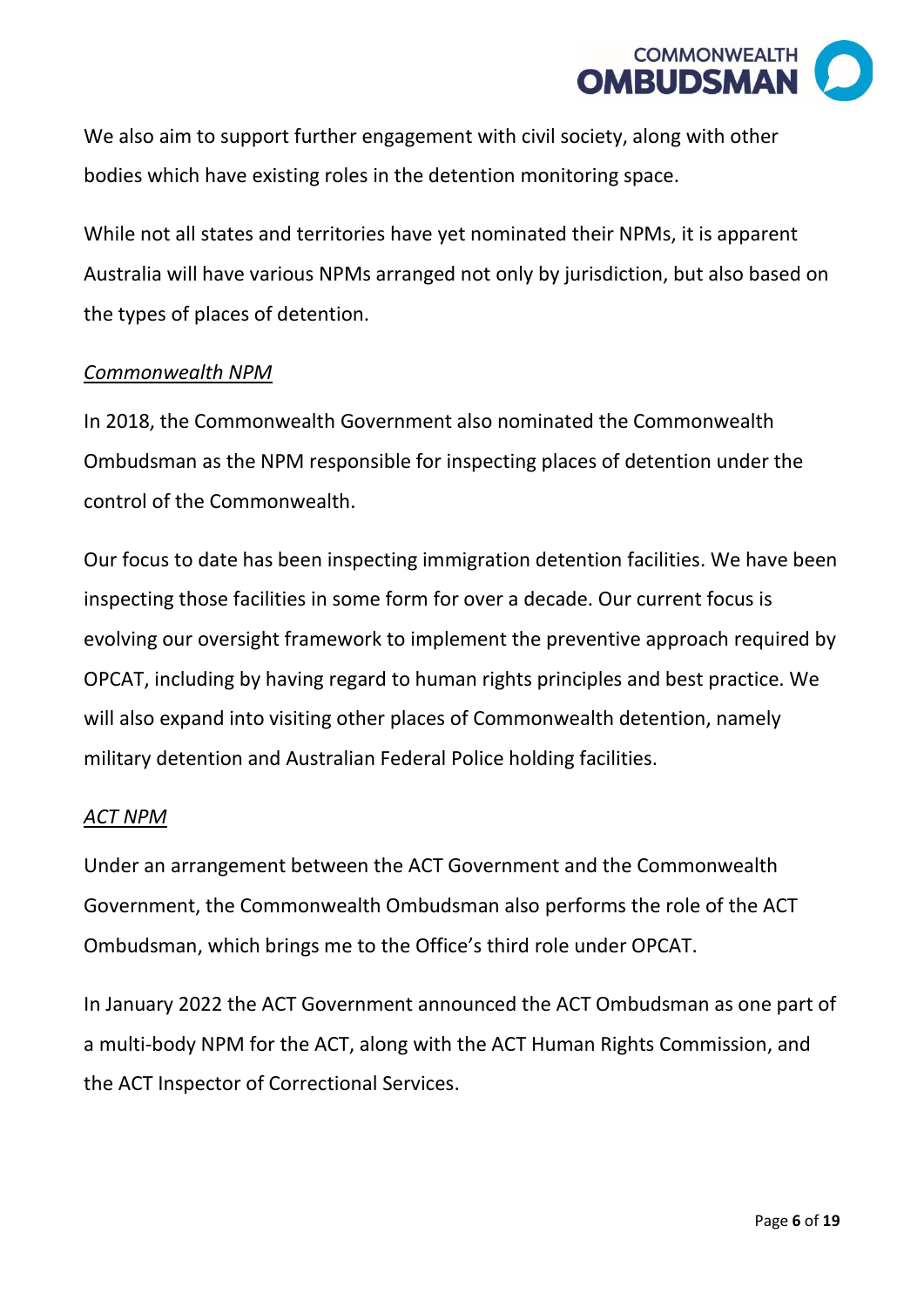

# **Our Office's OPCAT work since the last Summit in February 2020**

I will now touch briefly on what our Office has been doing to implement OPCAT since the last Summit in 2020.

As I'm sure I don't need to explain to you all today, COVID has presented varied and evolving complexities in the management of detention environments. COVID has also impacted our Office's ability to perform our NPM functions and has required from us a new degree of flexibility and responsiveness to risk.

#### *Commonwealth NPM*

Once COVID-related risks escalated in early 2020, as Commonwealth NPM we adjusted our approach to monitoring immigration detention facilities.

We suspended in-person visits between March and October 2020 and again from June 2021 since our attendance unacceptably increased the risk of COVID-19 entering facilities. We visited immigration detention facilities (without engaging with people held in detention) in May/June 2020 to monitor how the authorities were implementing COVID-19 risk management measures. We promptly published a statement on our findings and recommendations in July 2020. That statement is available on our website.

As you would appreciate, suspending in-person inspections of immigration detention facilities was not a decision we took lightly. We considered the safety of people in detention and staff, as well as the lockdowns, travel restrictions, and public health orders in place in jurisdictions.

Our Office's inspections provide an important safeguard for people detained. In considering the risks posed by our visits, we were informed by the clear advice of the *Communicable Diseases Network Australia* Guidelines for COVID-19 outbreaks in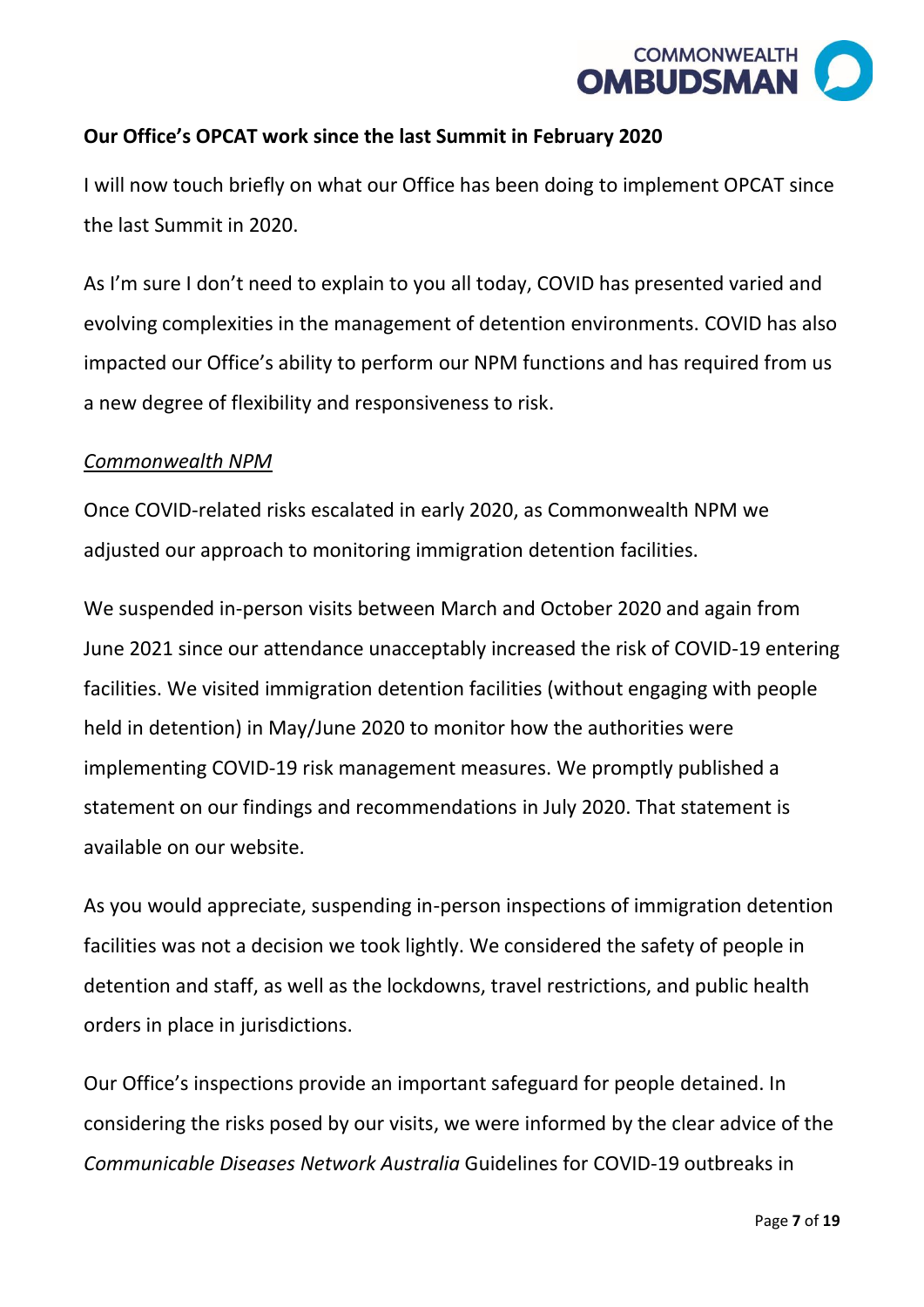

correctional and detention facilities. These Guidelines noted that, in facilities where large numbers of people reside in close proximity, residents are at higher risk of transmission. These same guidelines would be familiar to many of you through your work with detention facilities over the pandemic.

On balance, we concluded it was not reasonable for us to place people in detention at heightened risk by entering facilities if we could effectively monitor immigration detention remotely.

The Commonwealth NPM maintained oversight of immigration detention by implementing a 'whole of network' remote monitoring model including regular review of:

- weekly reports from, and information from meetings with, the Department of Home Affairs
- complaints received by the Office
- media reports and
- feedback from peak bodies, civil society stakeholders and advocates.

Although not attending facilities in person, we were able to maintain oversight of key areas of risk that, if not addressed, may lead to torture or other cruel, inhuman, or degrading treatment or punishment. We appreciated the assistance of the Department of Affairs, including Australian Border Force, and its detention service providers in supporting the implementation of this remote monitoring model.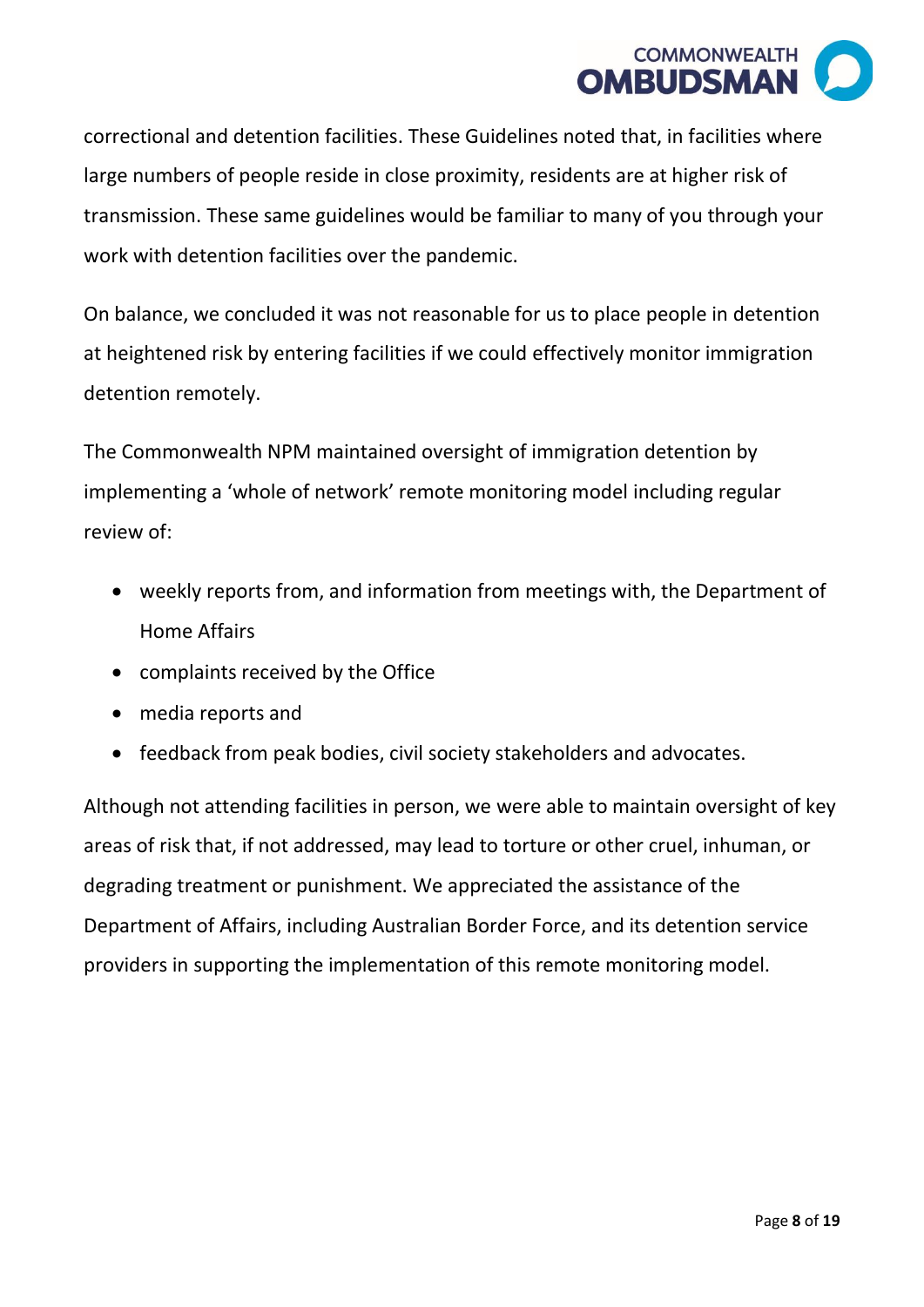

Our Office continued to publish reports on our immigration detention oversight, with a further two reports and one statement on COVID management published since the  $2020$  Summit $^2$ 

These documents are available on the Office's website.<sup>3</sup> By being publicly available, our reports foster a broader public understanding of the need to maintain appropriate conditions in detention facilities, and support compliance with OPCAT.

#### *NPM Coordinator*

The path of Australian jurisdictions towards OPCAT implementation has been long – and there is still a way to go. We have worked hard as NPM Coordinator to support other jurisdictions in moving towards implementation of OPCAT.

We continued to build relationships and liaise with contacts in states and territories. Through advice and suggestions on draft legislation, best practice and sharing what we have learned from research and international counterparts, I hope we have helped jurisdictions take achievable steps towards OPCAT implementation.

We also focused on engagement with people and organisations with particular expertise and perspectives on the detention environment. At the last Summit, the Ombudsman explained he had formed an OPCAT Advisory Group – or OAG – to provide advice on OPCAT and our NPM roles. Pleasingly I can say we have since had six meetings with the OAG, with the next to be scheduled next quarter. <sup>4</sup> The OAG enables the Ombudsman and our Office to both update and receive advice from civil

2 See:

<sup>•</sup> [1 July to 31 December 2019 Immigration Detention Oversight Report,](https://www.ombudsman.gov.au/__data/assets/pdf_file/0015/111390/Six-monthly-immigration-detention-report-Jul-Dec-2019.pdf) published August 2020

<sup>•</sup> [1 January to 30 June 2020 Immigration Detention Oversight Report,](https://www.ombudsman.gov.au/__data/assets/pdf_file/0015/112560/Report-No.-04_2021-Monitoring-Immigration-Detention-The-Ombudsmans-activities-in-overseeing-immigraiton-detention-January-June-2020-A2184717.pdf) published June 2021

<sup>•</sup> [Statement by the Commonwealth Ombudsman on the management of COVID-19 risks in immigration](https://www.ombudsman.gov.au/__data/assets/pdf_file/0017/111950/1-July-2020-Statement-by-the-Commonwealth-Ombudsman-Michael-Manthorpe-on-the-management-of-COVID-19-risks-in-immigration-detention-facilities.pdf)  [detention facilities,](https://www.ombudsman.gov.au/__data/assets/pdf_file/0017/111950/1-July-2020-Statement-by-the-Commonwealth-Ombudsman-Michael-Manthorpe-on-the-management-of-COVID-19-risks-in-immigration-detention-facilities.pdf) published July 2020.

<sup>&</sup>lt;sup>3</sup> See the Office's [Monitoring places of detention](https://www.ombudsman.gov.au/what-we-do/monitoring-places-of-detention-opcat) - OPCAT page.

<sup>&</sup>lt;sup>4</sup> Further information on OAG is available on the Office's [Monitoring places of detention](https://www.ombudsman.gov.au/what-we-do/monitoring-places-of-detention-opcat) - OPCAT page.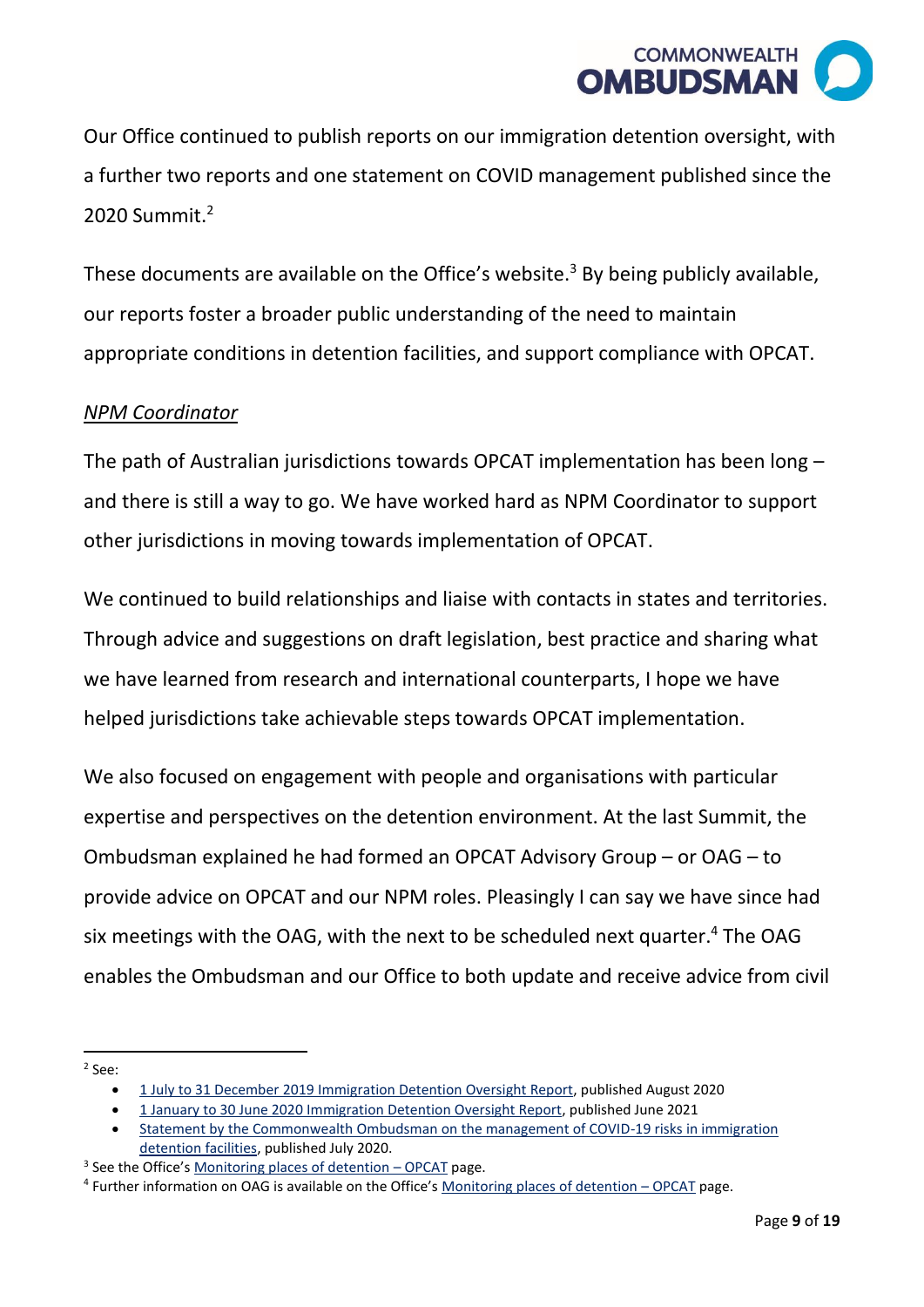

society and detention experts, and expand our knowledge and expertise on matters relating to OPCAT implementation.

Further afield, we have liaised with international experts and counterparts to support our NPM Coordinator role and help us with forward planning. Australia is in the fortunate position of being able to mine the wealth of NPM expertise of countries who worked through implementation before us.

To this end we have been engaging with NPM counterparts in New Zealand, the United Kingdom and South Africa, and we plan to reach out to more. These countries have multi-body NPMs with a central coordinating function, similar to the NPM Network here in Australia. We have also continued to engage with the SPT, along with the Association for the Prevention of Torture (APT) which is a key international NGO specialising in torture prevention and the operation of OPCAT.

Harnessing this expertise will help shape our further work as Commonwealth NPM and coordinator of the NPM Network, taking advantage of best practice and lessons learned by those who started before us in implementing OPCAT.

#### **Forward priorities on OPCAT for the Office's next year**

I will now turn briefly to our Office's forward priorities on OPCAT over the coming year.

I want to again emphasise that our Office does not stand alone in performing NPM functions in Australia. Each state and territory requires its own NPM, and most jurisdictions are appointing multiple NPMs. Australia already has 8 NPMs appointed.<sup>5</sup>

 $5$  Appointments are currently as follows: Commonwealth  $-1$ , WA  $-2$ , NT  $-1$ , ACT  $-3$ , Tasmania  $-1$ .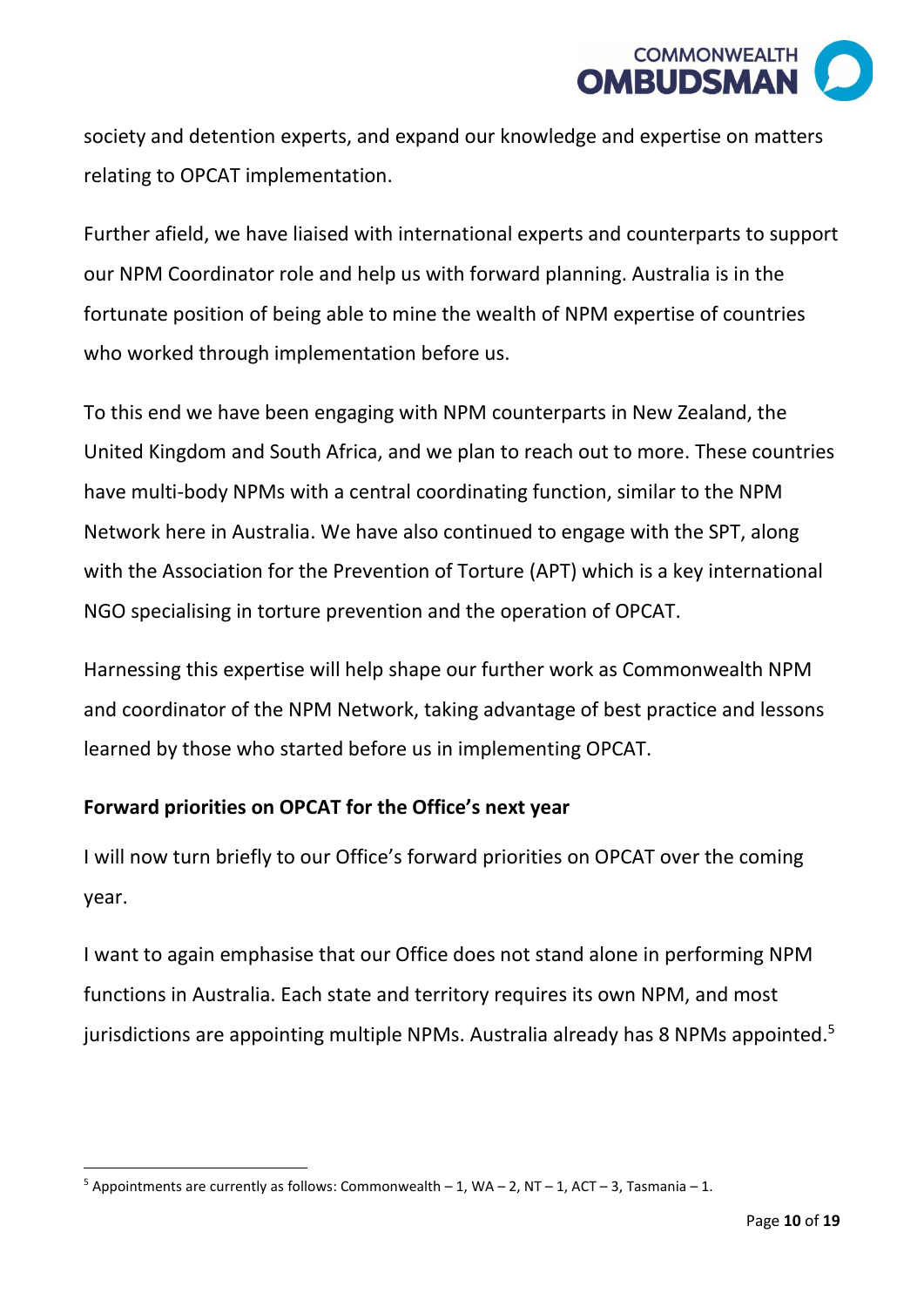

As remaining jurisdictions nominate their NPMs and inspection roles develop, Australia may give the UK 21 member NPM a run for its money!

#### *NPM Coordinator*

The way Australia's NPM Network operates, both as a whole and as each individual NPM, is a matter of considerable importance.

Not only is this important to us as NPM Coordinator but, I would suggest, it is also important to you. Our Office is a small part of a large and diverse NPM structure, each with its own OPCAT implementation responsibilities. For those of you coming principally from the corrections space, your future interactions with the NPM Network are less likely to be with us, and more likely with the relevant state and territory NPMs whose scope includes adult correctional facilities and/or youth justice facilities.

It is important each NPM within the Network understands the broader OPCAT picture in Australia.

To support this, as NPM Coordinator we have started working with representatives of Australian NPMs appointed to date. We are discussing matters like:

- the status of NPM implementation by body and jurisdiction
- the role of the NPM Coordinator in working with nominated NPMs and
- how each jurisdiction is planning to manage OPCAT reporting requirements to inform our reporting as NPM Coordinator for the network as a whole.

We are focused on how we can build and maintain connections between diverse NPMs.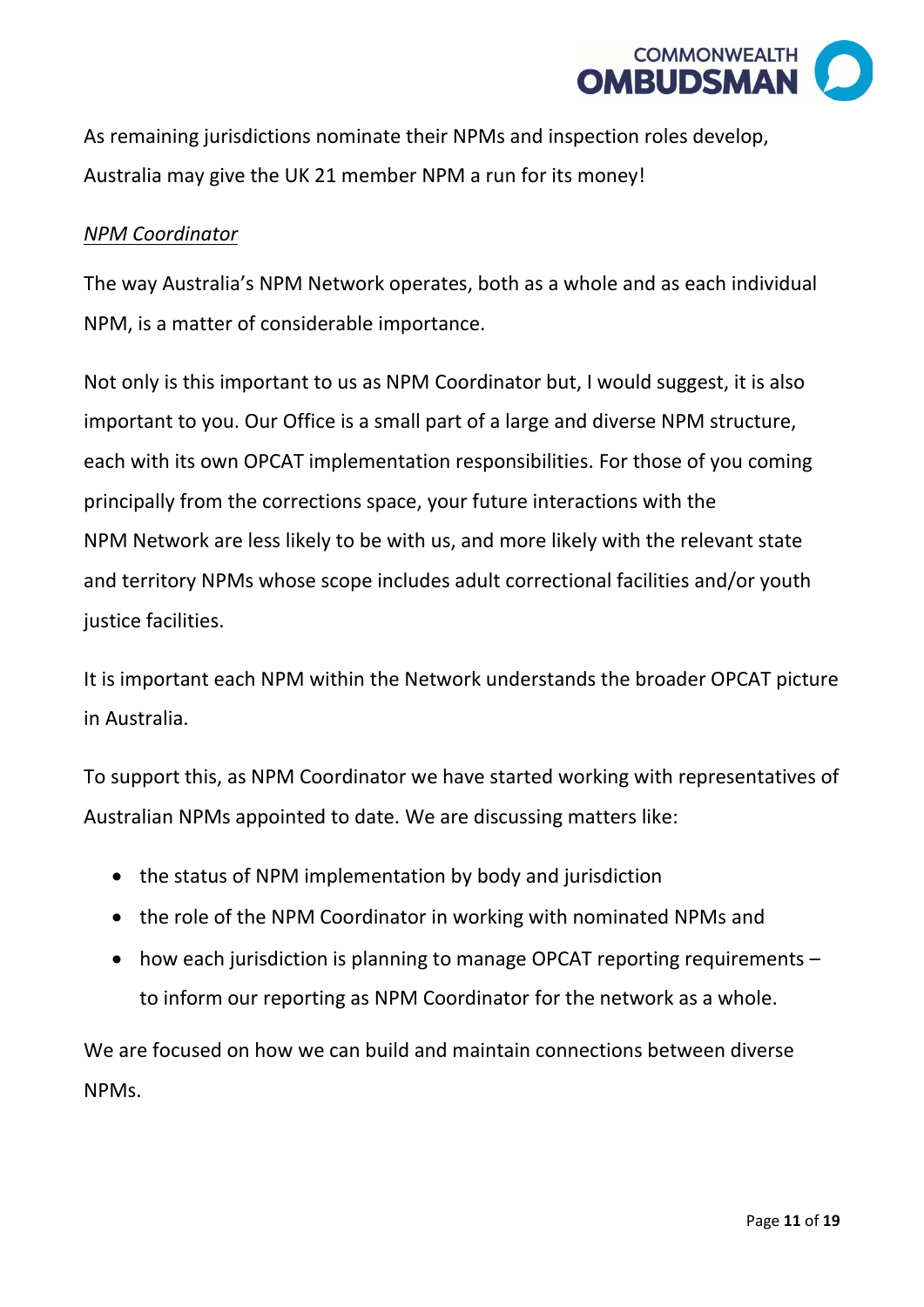

In considering what an effective NPM Network looks like, I see a collective of individual NPMs that works together to:

- build connections to make the most of the resources and opportunities at our collective disposal
- help each other, where we can offer skills or expertise
- identify when we need further, external expertise or support and work together to get this.

As NPM Coordinator we will continue our international engagement with the SPT, the APT and the international NPM community.

We also hope to explore what opportunities international NPM counterparts and other international specialists like the APT, may be able to offer the NPM Network on training and skills sharing.

#### *Commonwealth NPM*

As Commonwealth NPM, I am pleased to say that we resumed in-person visits to detention facilities in February. Recognising the importance of regular visits under the OPCAT mandate, as well as the impact of COVID-19 on meeting this mandate, the Commonwealth NPM intends to visit the remainder of immigration detention facilities around the country this year.

Our next report on our Office's immigration oversight activities, for the period 1 July 2020 to 30 June 2021, is also being finalised. We anticipate publishing this in the coming months.

Further, we participated in a technical visit to the Defence Force Correctional Establishment at Holsworthy Barracks here in Sydney in February. We hope to visit unit and area cells at Defence bases around the country in 2022. We also hope to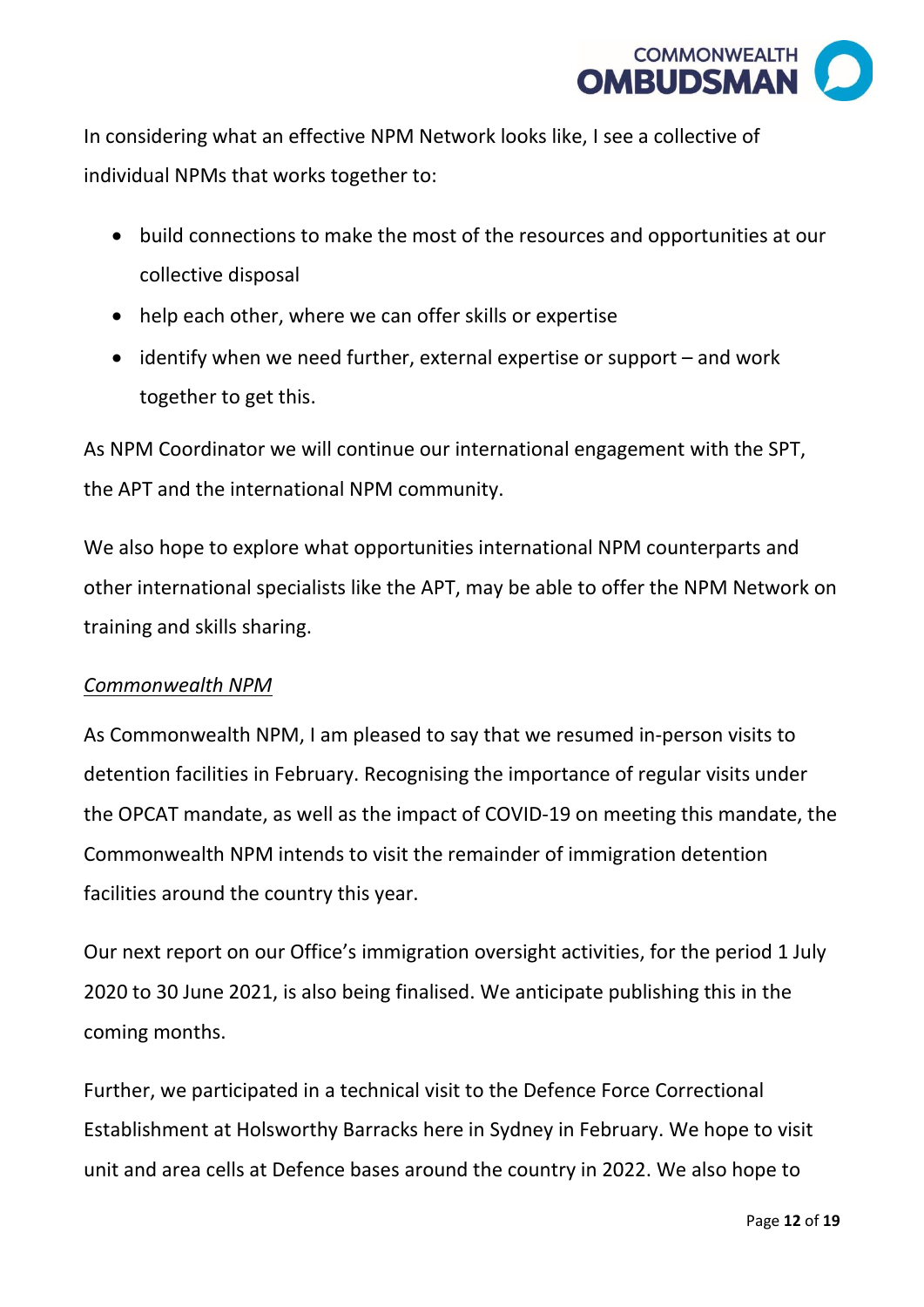

inspect Australian Federal Police holding cells in the ACT and external territories this year.

#### *ACT NPM*

Finally, the Office as the ACT Ombudsman will work with our colleagues from the ACT Inspector of Custodial Services and ACT Human Rights Commission to stand up the ACT's NPM.

#### **Challenges to OPCAT implementation in Australia**

As Australia's road so far – and international experience – have shown, implementing OPCAT is no quick and easy task. There are challenges ahead to ensure OPCAT is implemented comprehensively in Australia.

OPCAT implementation is a progressive and iterative process. The NPM Network cannot move instantaneously to comprehensive, mature, OPCAT-compliant visits to all places of detention overnight. This can be a matter of frustration to some, given the gravity and impact of torture and ill treatment in detention, should this occur.

However – the progressive implementation of OPCAT should not be understood as meaning Australian jurisdictions have all the time in the world. It is critical for us to crack on.

Progressive implementation means acknowledging that NPMs may not be flawless in their functions from day one – but nonetheless should start anyway. Progressive implementation recognises that NPMs cannot fully develop their oversight framework and approach through theory alone. NPMs must build, test and refine our frameworks and approach, learning from our practical experience monitoring facilities as we go.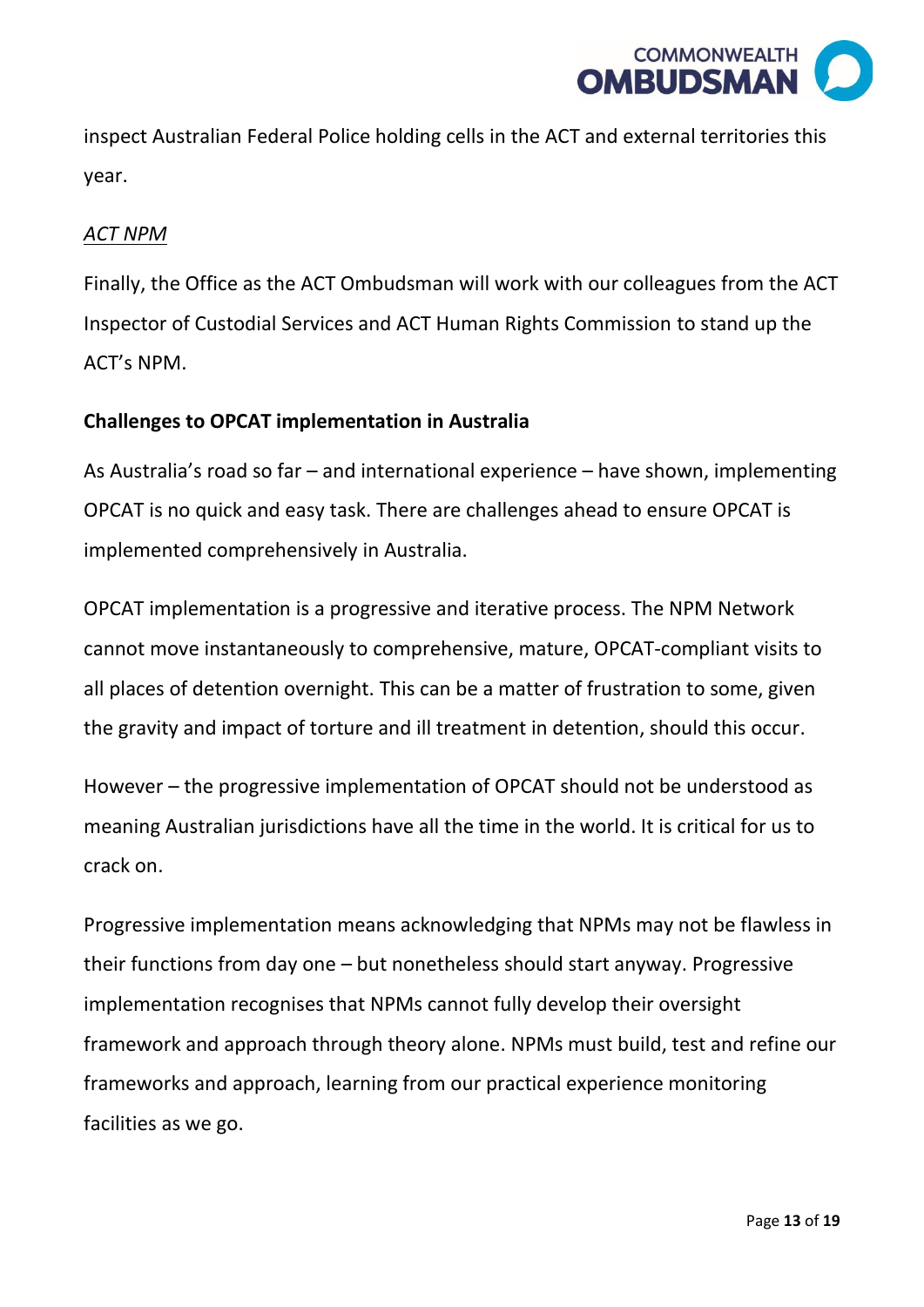

#### *Jurisdictional status*

Some jurisdictions are yet to appoint NPMs, and some are still contemplating or progressing legislation to give effect to OPCAT and establish NPM roles, powers and protections – that is, to reflect or better reflect the NPM mandate.

I am aware that resourcing for NPMs remains a difficult issue.

But I reiterate what the former Ombudsman said at this conference in 2020, which is that across Australia we need to 'get on with it'. We acknowledge and appreciate that colleagues from NPMs, other policy bodies and policy departments, across all levels of government and jurisdictions, have been working on this. We encourage you to press on with your efforts towards the implementation of OPCAT, and we will continue working hard on this ourselves.

# *Moving beyond primary places of detention*

The Australian Government's starting point for OPCAT has been 'primary' places of detention, as a means of prioritising those places where risks are most acute. In the initial phases of OPCAT implementation, Australia has chosen to focus on places such as prisons, secure psychiatric facilities and immigration detention.

However, under OPCAT 'places of detention' are defined expansively and nonexhaustively. Under OPCAT, a place of detention is any place where someone is or may be deprived of their liberty, by order of a public authority.

As Australia's OPCAT implementation journey continues and our system of NPMs matures, I expect our NPMs will expand the places they monitor into those areas where people are, effectively, detained, but which go beyond the traditional detention context. For example, some of our international NPM colleagues such as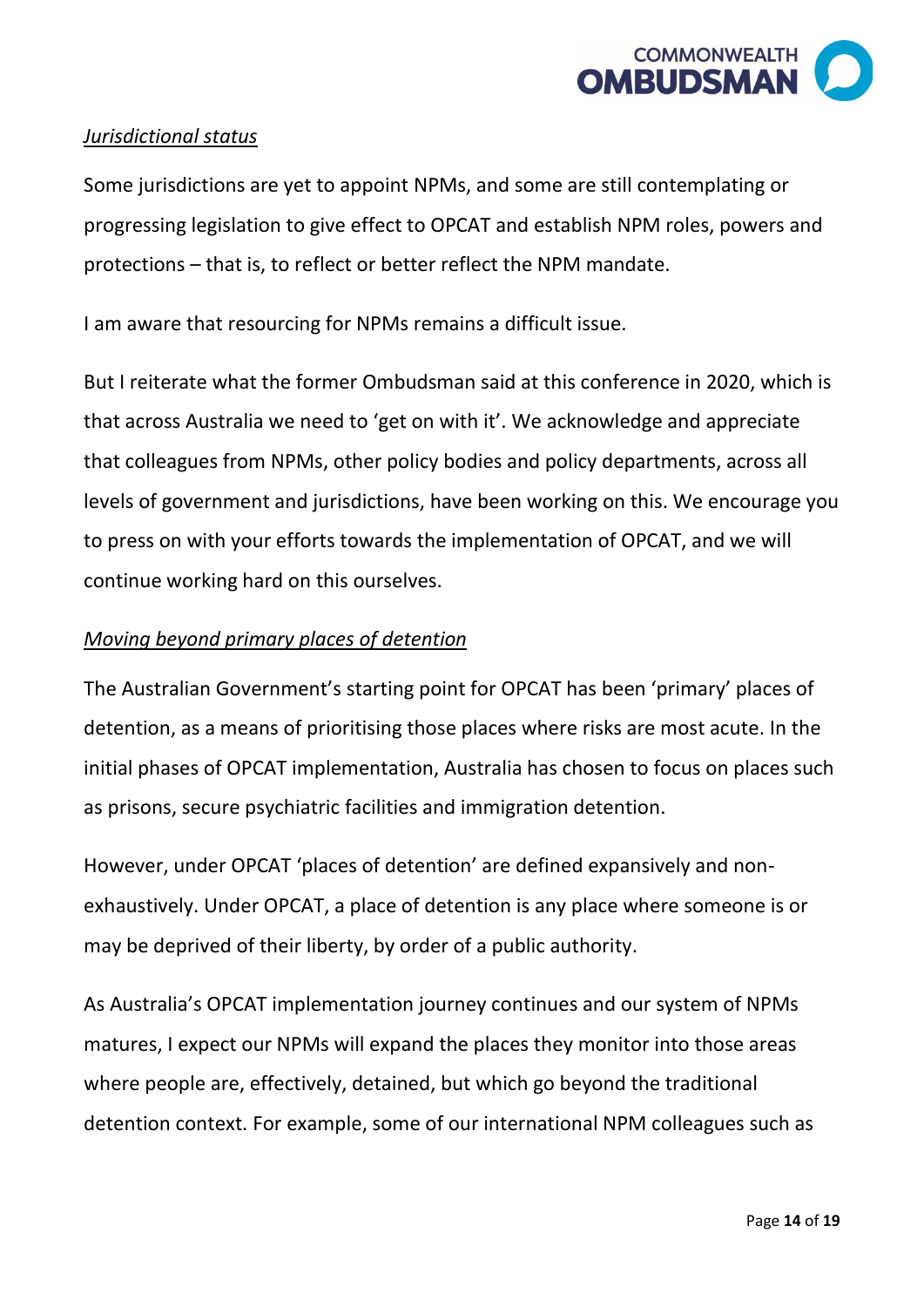

New Zealand conduct preventive visits of aged care facilities and places of quarantine.<sup>6</sup>

#### **Spotlight on the preventive mandate**

I want now to bring my speech back closer to everyone here today, by turning to what makes OPCAT different from other oversight activity in the detention space, and why this difference matters.

There are two facets I wish to note here: OPCAT's preventive focus, and its emphasis on dialogue.

#### *Preventive focus*

There are various responsive approaches to managing torture and other ill treatment in detention. These include, as just three examples, robust complaints management processes, internal incident reviews, and of course the criminal justice system.

Mechanisms such as these have critical roles to play in responding to situations of torture or other ill treatment in detention.

OPCAT's preventive focus complements these.

Responsive mechanisms provide critical information sources to inform our preventive mandate. Taking our Office as an example, our Commonwealth NPM team considers complaints made by those in immigration detention or their representatives to help plan for and inform our visits, and to help consider which issues may be in need of particular focus.

<sup>&</sup>lt;sup>6</sup> See [OPCAT inspections of aged care facilities](https://www.ombudsman.parliament.nz/what-ombudsman-can-help/aged-care-monitoring/opcat-inspections-aged-care-facilities) - Ombudsman New Zealand; Chief Ombudsman to begin inspections of [COVID-19 Isolation Facilities](https://www.ombudsman.parliament.nz/news/chief-ombudsman-begin-inspections-covid-19-isolation-facilities) – Ombudsman New Zealand.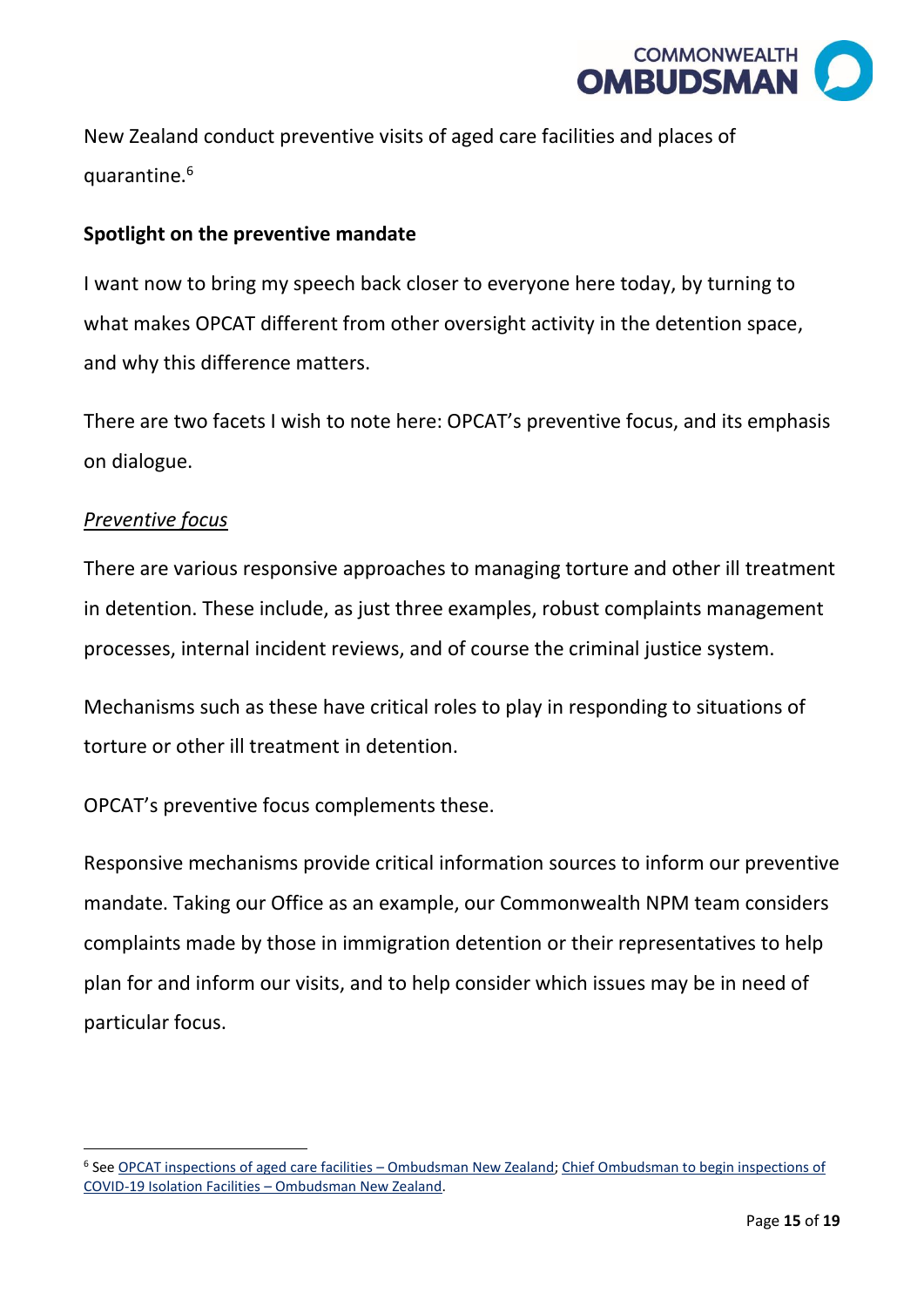

But the preventive approach is different to a purely responsive mechanism because, put simply, it seeks to avoid the occurrence of ill treatment before it happens. Unlike responsive mechanisms, prevention does not require a 'catalyst'. This brings with it a particular complexity. A preventive approach requires NPMs to be especially attuned to the breadth of matters which can contribute to the risk of ill treatment in detention before ill treatment has happened.

The preventive focus of OPCAT also relies on education and awareness: education and awareness of what amounts to torture and other ill treatment, and how and why its prevention is both necessary and achievable. Part of our Office's responsibility, along with that of all current and future NPMs in Australia, is to enable this education and awareness raising.

Within the detention environment this awareness should be at all levels of authority, along with supporting awareness among detained people themselves. Outside of the detention environment, this needs to focus on two-way educative dialogue with civil society and the general public.

#### *Dialogue*

Dialogue provides an opportunity for agencies (and oversight bodies!) to learn, but also address risks before their realisation.

Dialogue between NPMs and the agencies and structures responsible for places of detention is critical. This helps to prevent misunderstanding and disagreement.

NPMs are empowered to direct and to use their monitoring mandate to address concerns they find, including by making recommendations.

OPCAT requires dialogue after recommendations have been made, but more broadly the APT has noted the OPCAT system is "based on a process of long-term, sustained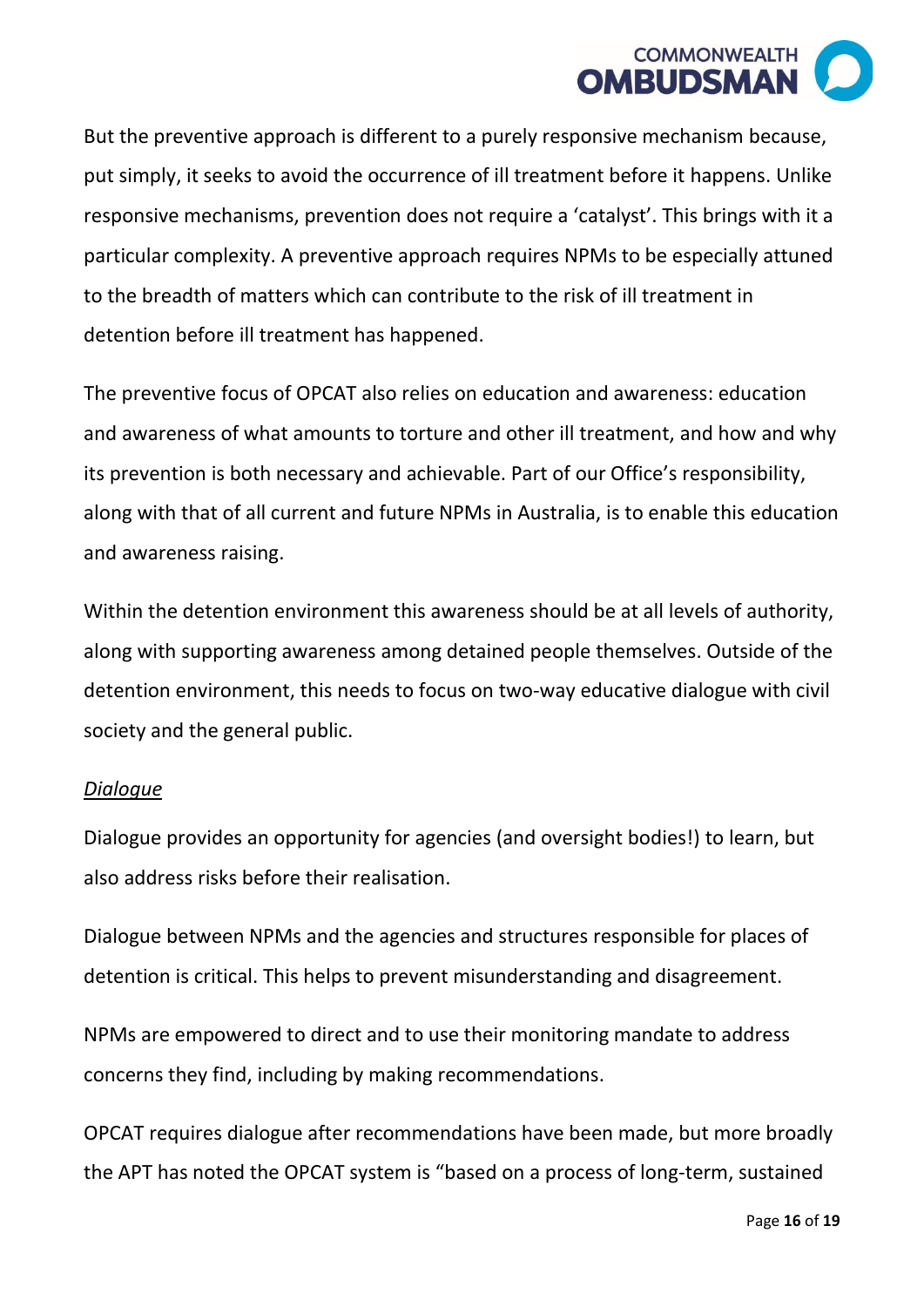

cooperation and dialogue" to assist governments to achieve long-term prevention of torture and ill-treatment.<sup>7</sup>

Crucially, dialogue also helps us to recognise that taking steps to prevent the risk of torture and ill-treatment in detention is a responsibility that rests with  $all$  of us – not only with detention authorities, not only with oversight bodies. All of us must work on this together.

This is particularly so when the number and variety of places of detention is significant, and detention authorities and NPMs have finite resources.

# **What your organisations can do to support OPCAT implementation**

I now turn to my final point this morning. OPCAT's preventive focus and its scope for dialogue is an opportunity for us to broaden our thinking on how to prevent torture and ill treatment in detention facilities.

A critical element is understanding that torture prevention does not rest solely with corrections officers, it does not rest solely with corrections management, it does not rest solely with government, and it does not rest solely with NPMs. Rather, everyone in attendance today has some link, and as such a responsibility and opportunity to support the prevention of torture and ill-treatment.

We all must consider prevention of ill-treatment in the way places of detention are designed – for example are they well ventilated, do people in detention have access to educational and recreational facilities?

<sup>7</sup> Association for the Prevention of Torture and the Inter-American Institute for Human Rights (2010), *[Optional Protocol](https://www.apt.ch/sites/default/files/publications/opcat-manual-english-revised2010.pdf)  [to the UN Convention against Torture: Implementation Manual](https://www.apt.ch/sites/default/files/publications/opcat-manual-english-revised2010.pdf)*, p 14.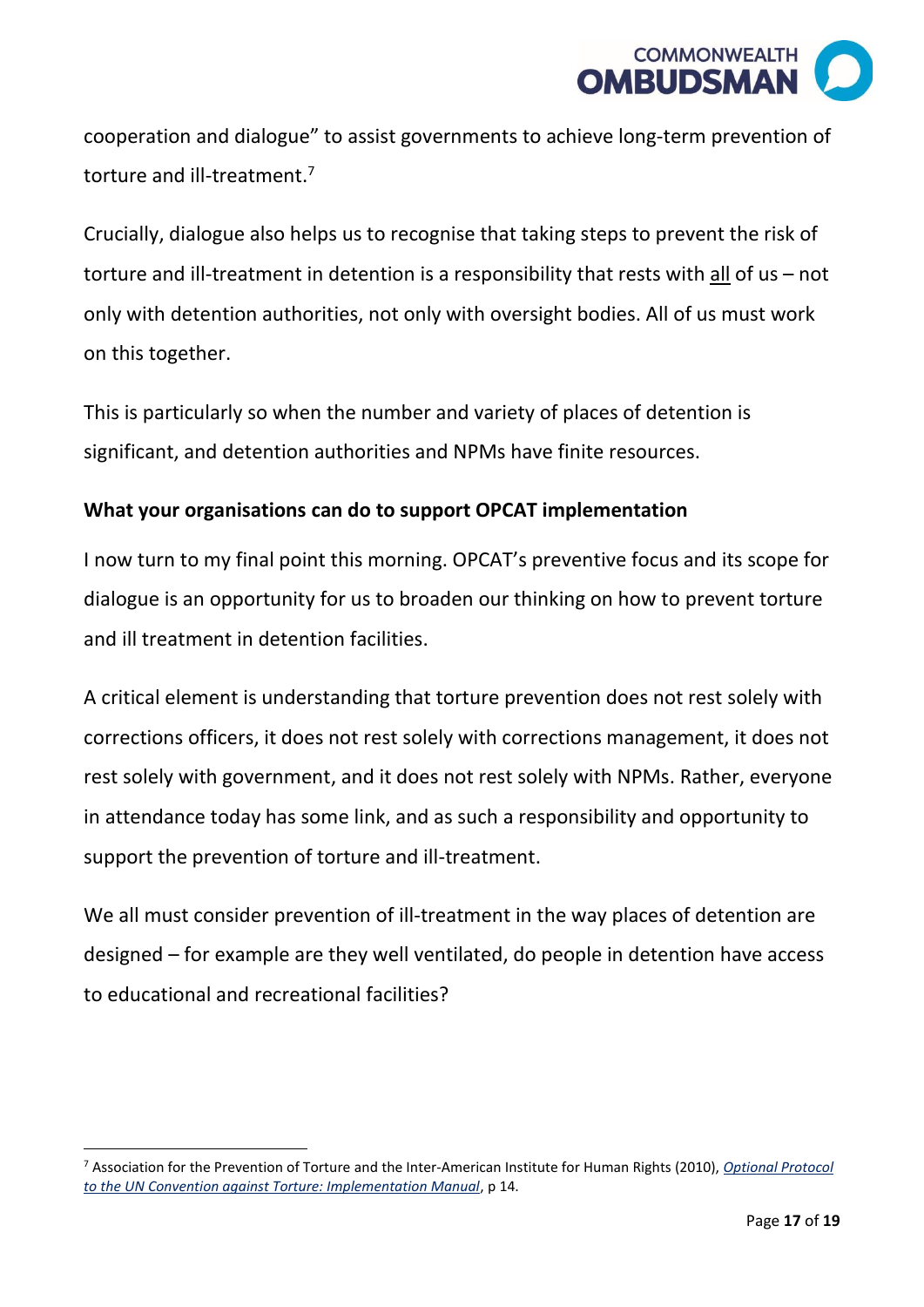

We all must see it in the equipment used in detention environments – are they still fit for purpose? Does the use of this equipment respect the dignity of the person?

And we all must see it in the training given to detention staff – are they aware of standards for the appropriate treatment of people in detention? Are they aware of NPMs' role and right of access to all places, records and people?

These are just some issues we need to consider to ensure the appropriate treatment of those who are detained. These are also the sorts of matters which, among many others, may form the basis of dialogue between NPMs and detaining authorities. And they may also form part of the conversation with people held in detention.

I hope my talk today helps you to consider how you and your organisation can support the prevention of torture and ill-treatment in Australian detention facilities.

From the breadth of presenters, attendees and exhibitors I see here, it is clear that OPCAT's preventive focus is relevant to you. I invite you to consider the ways in which facets of your own work – including those you may not first expect – can support the implementation of Australia's obligations under OPCAT.

OPCAT's scope ensures matters as broad as government correctional policy, and matters going directly to the treatment and conditions of people in detention, need to be considered through a preventive lens.

I also ask you to consider how you could contribute your expertise directly to the work of NPMs, or the NPM Network as a whole.

You may be aware of complex issues which could benefit from engagement with the applicable NPM.